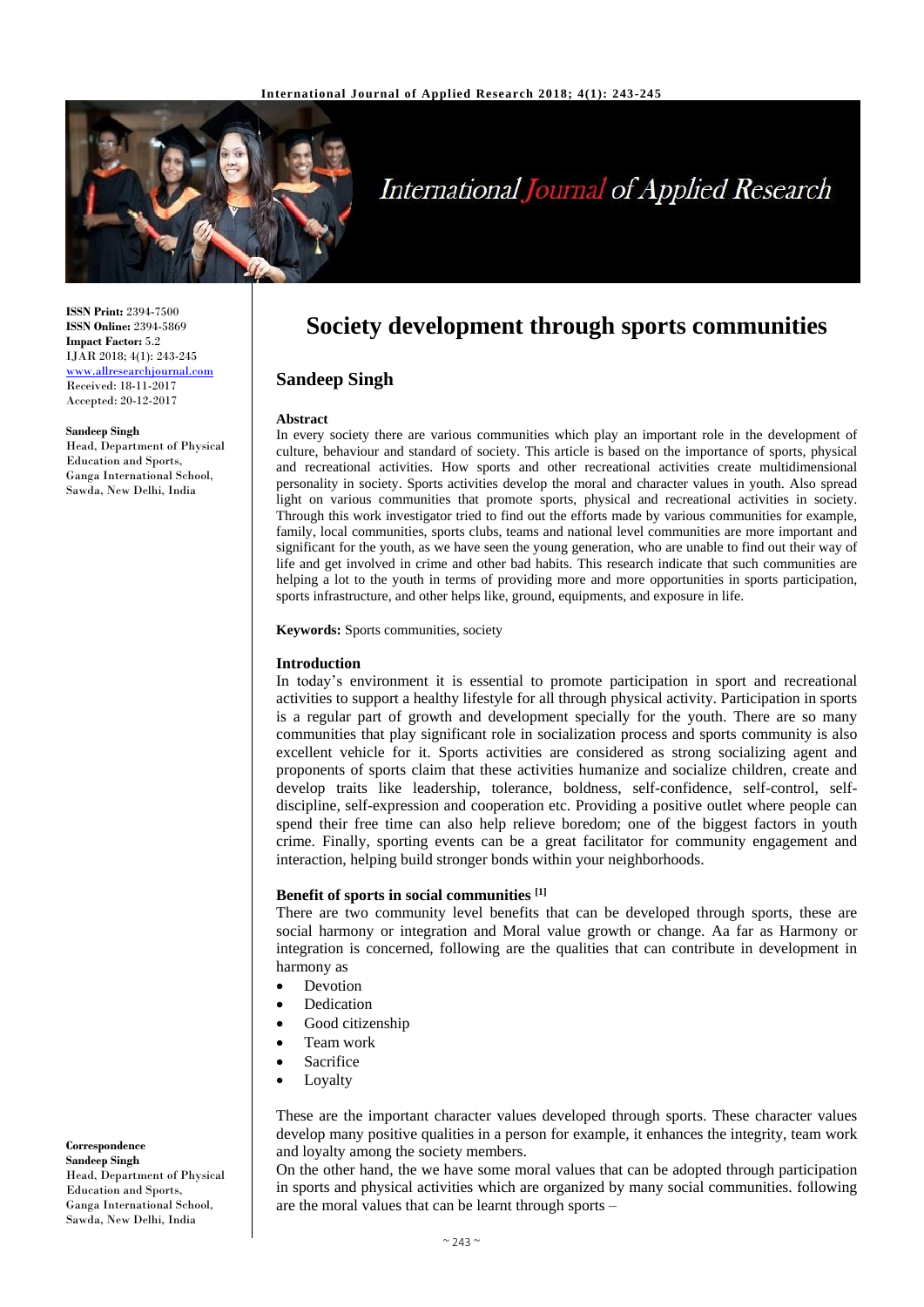- Tolerance
- Sense of responsibility
- Fair play
- Honesty
- Fairness
- Justice

These are the important moral values that develop during the participation in sports activities at various level. When a child of any age moves out to participate in any sports activity with the other known or unknown people, he/she learn the mentioned values and being a member of society create sense of community. Sports activities provide opportunities for collaboration, unification and such interaction which is beneficial for social and personal development of youth. Apart this as far as healthy and educated society is concerned, Participation in sports activities improves and promotes general health, social coordination, sense of trust, good relationship, quality of life, social inclusion and diminishes the antisocial behavior.

# **Here are some of our picks for why youth sports should be embraced in our community [2]**

# **Boosting Health**

Youth sports can have many different positive effects. Regular physical activity in this age group is vital for longterm will being. According to the WHO, children and youth between the ages of 5 and 17 should have a minimum of an hour of "moderate to vigorous intensity physical activity daily," with more benefits being found with longer durations. The centre of disease and control prevention lists strong bones and muscles, healthy weight, cardio respiratory fitness, heart disease, cancer, type 2 diabetes, high blood pressure, osteoporosis, and obesity as some of the benefits of physical activity.

## **Youth Crime Reduction**

Many factors play a role in youth crime rates and youth sports can help with some of the key elements. Boredom and a lack of supervision – combined with other risk factorscan provide opportunities for delinquent behavior. Many extracurricular sports are schedule at school, which can help preoccupy children's time, while providing a positive, healthy outlet for kids and their energy levels. Being part of sports teams can mean more friends that help in reducing antisocial behavior and further boosting community and school participation. Mentorship and guidance from role models within the community can also help guide students to a positive life style.

## **Enhance team spirit**

Sports can be a great platform for learning many life skills and lessons. The team spirit is one of them sports, kids have to learn the importance of teamwork, benefiting their social skills. Learning how to take a win or loss can teach valuable lessons on sportsmanship and integrity. High-pressure situations on the field can also teach youth how to succeed in real-life situations. Finally, being involved in youth sports either as a child or as a parent can help build community awareness and appreciation. A sports community can help influence other citizens of all ages to be more active in their lives, creating a positive flowing effect.

Apart these there are more benefits of sports participation which are helpful in creating social development and community relationship.

- 1. Brings people together, providing opportunities for social interaction.
- 2. Empowers, inspires and motivates individuals.
- 3. Keeps kids away from the TV or computer screen!
- 4. Kids who participate learn better and are more likely to enjoy school.
- 5. Improves mental health.
- 6. Eases pressure on the health system.
- 7. Contributes to social capital.
- 8. Healthy workers are more productive and take less sick days.
- 9. Creates positive alternatives to youth offending, antisocial behaviour and crime.
- 10. Sport and recreation clubs are the hub of community life, especially in the regions.

# **Sports and various communities [3]**

**1. Family Community:** A family community in a sports context can be looked at in terms of the roles they have played in our personal sporting experiences. My own personal examples include:

- Backyard cricket with my brother, sister and next-door neighbor every summer.
- Riding my bike with my family and friends on summer evenings.
- Outings on Sunday's to watch or participate in many types of sport event like Hockey match with my son and friends.
- Watching all types of sports with dad and other family members where we share a common passion for the sports.
- Parents taking me and I take my children to play Basketball and fitness training sessions. Either in morning or evening at ground.

**2. Team Community:** The team community is formed through the bond shared between team members of a particular sport. Each team has a characteristic that makes it memorable and special. Every- body who involve in sports activities definitely have some teams and groups where he/she participate in various events in terms of community events. Example they always made sure new members were included. We never argue on any topic and blame anyone during a match, only focused on the positives even when the going got tough. As my personal experience of team games, I was the member of football, hockey, cricket and volleyball school team in my school days. So you can imagine I was dealing at least more than 50 different people as a player. I have learnt a lot through these team community about society values the importance of team work.

**3. Sporting Club Community:** A sporting club community stems from the team community but differs because the team community only includes the players or athletes while the sporting club community extends to include coaches, fitness coordinators, administrators and even the fan base. A prime example can be seen through the Shahdara hero's hockey club whose community stretches their level from lower tournament to upper level tournaments. Their fan base can extend nationally, so they must incorporate all when communicating club information which is why they have an intensive membership system. This sporting club community ties in with other communities. DASC (Dinesh